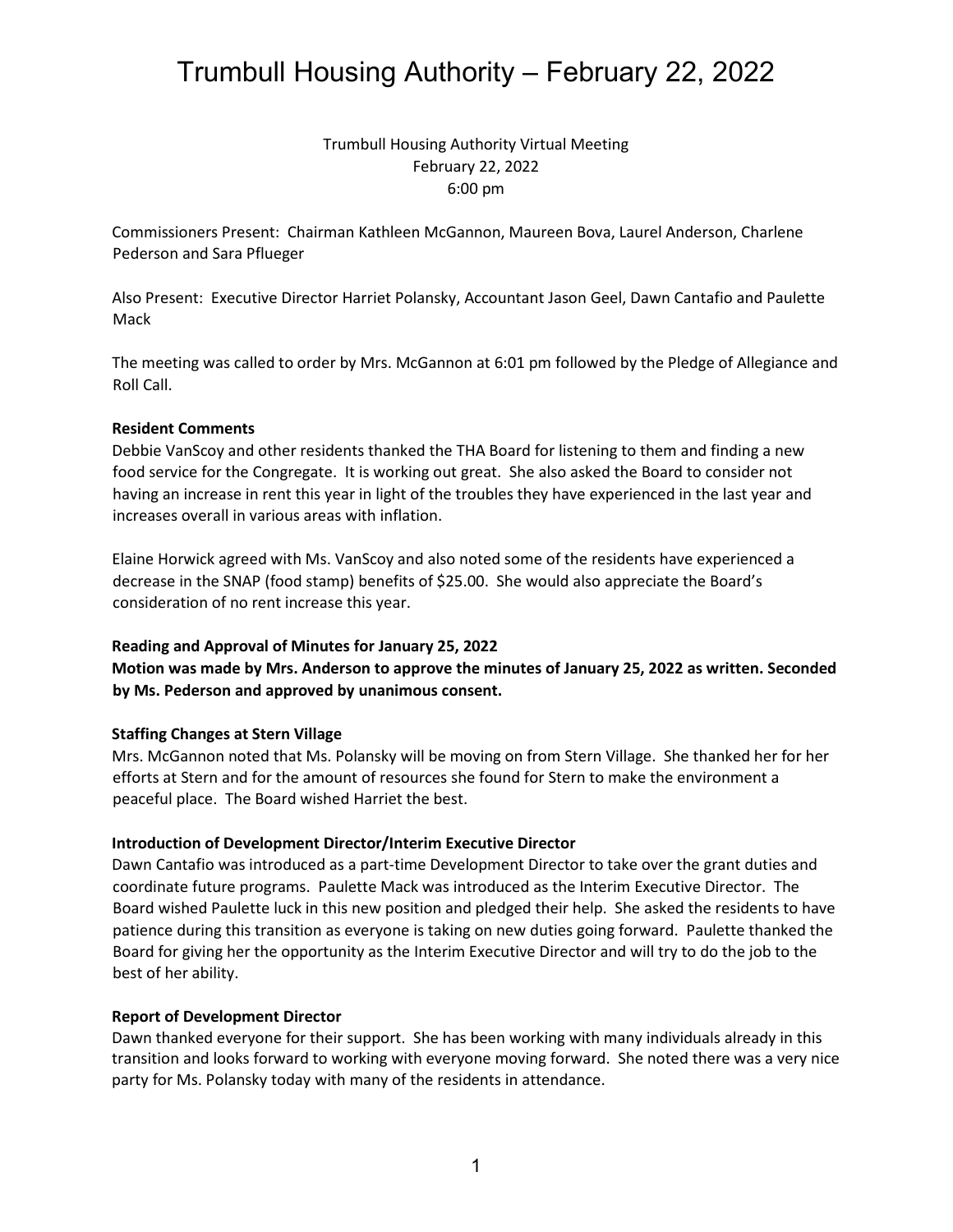### **Treasurer's Report and Discussion of Financials**

Mrs. Bova provided the financials from July 1, 2021 to January 31, 2022. The overall gain of the Housing Authority was \$45,503. Further, the Operating Gain, before capital grants and depreciation, was \$29,961, of which \$33,058 is attributable to Stern Village and (\$3,097) loss to Congregate.

For Stern Village, the current month's Operating Gain was \$10,210 compared to the budgeted gain of \$7,501. The slight gain is primarily due to revenues exceeding budgeted amounts for the month with expenses within budgeted amounts overall, despite a significant increase to Maintenance supplies due primarily to salt purchases. For the year, rental revenues have exceeded budgeted amounts while costs in certain areas such as legal, IT, and maintenance have likewise exceeded. The most significant maintenance overruns continue to be due to smoke detector replacement, tree trimming and maintenance equipment replacement in previous months.

For Congregate, the current month's Operating Loss was (\$4,592) compared to a budgeted gain of \$601. The month's loss is due to a three-invoice month for security guards which was also higher due to holiday coverage. Security guard expenses should still come close to budgeted amounts through year end. It's anticipated that Congregate will continue to operate at breakeven for the remainder of the year with projected cost savings in maintenance offsetting food service costs increases going forwards.

The overall cash position of the Authority, including reserves is \$637,361. Payables include construction payables totaling \$30,202.

| <b>Stern Village</b>    | 6/30/2021    | 12/31/21     | 1/31/22       | <b>YTD Change</b> |
|-------------------------|--------------|--------------|---------------|-------------------|
| Cash                    | \$104,160    | \$27,440     | \$79,687      | \$ (24, 473)      |
| <b>Accounts Payable</b> | \$75,128     | \$71,329     | \$71,730      | \$<br>3,398       |
| Interprogram Loan       | \$378,049    | \$389,693    | \$344,056     | \$ (33,993)       |
| Reserves                | \$506,831    | \$507,068    | \$507,068     | \$<br>237         |
| Excess Cash             | \$ (46,759)  | \$(117, 119) | \$ (68,900)   |                   |
| Congregate              |              |              |               |                   |
| Cash                    | \$90,274     | \$93,377     | 84,105        | (6, 169)<br>\$.   |
| <b>Accounts Payable</b> | 26,174<br>S. | 16,163<br>S. | \$.<br>25,883 | \$<br>291         |
| Interprogram Loan       | \$378,049    | \$389,693    | \$344,056     | \$33,993          |
| Reserves                | \$<br>9,471  | \$<br>9,476  | \$<br>9,476   | \$<br>5           |

A snapshot of program balances are as follows:

Village cash decrease includes the \$61,000 Radon abatement work related to the SSHP project to be reimbursed with grant funds at project closeout, less repayment of funds due from Congregate. Cash and Interprogram balances have stabilized and are being managed in accordance with cash management policies.

Tenant Accounts Receivable balances as follows:

| <b>Stern Village</b> | 6/30/2021             | Tenants | 1/31/22    | <b>Tenants</b> |  |
|----------------------|-----------------------|---------|------------|----------------|--|
| One Month or Less    | $\frac{1}{2}$ (3,314) | 50      | \$ (3,640) | 55             |  |
| Over One Month Rent  | S 3.051               | 4       | $S$ 1.017  |                |  |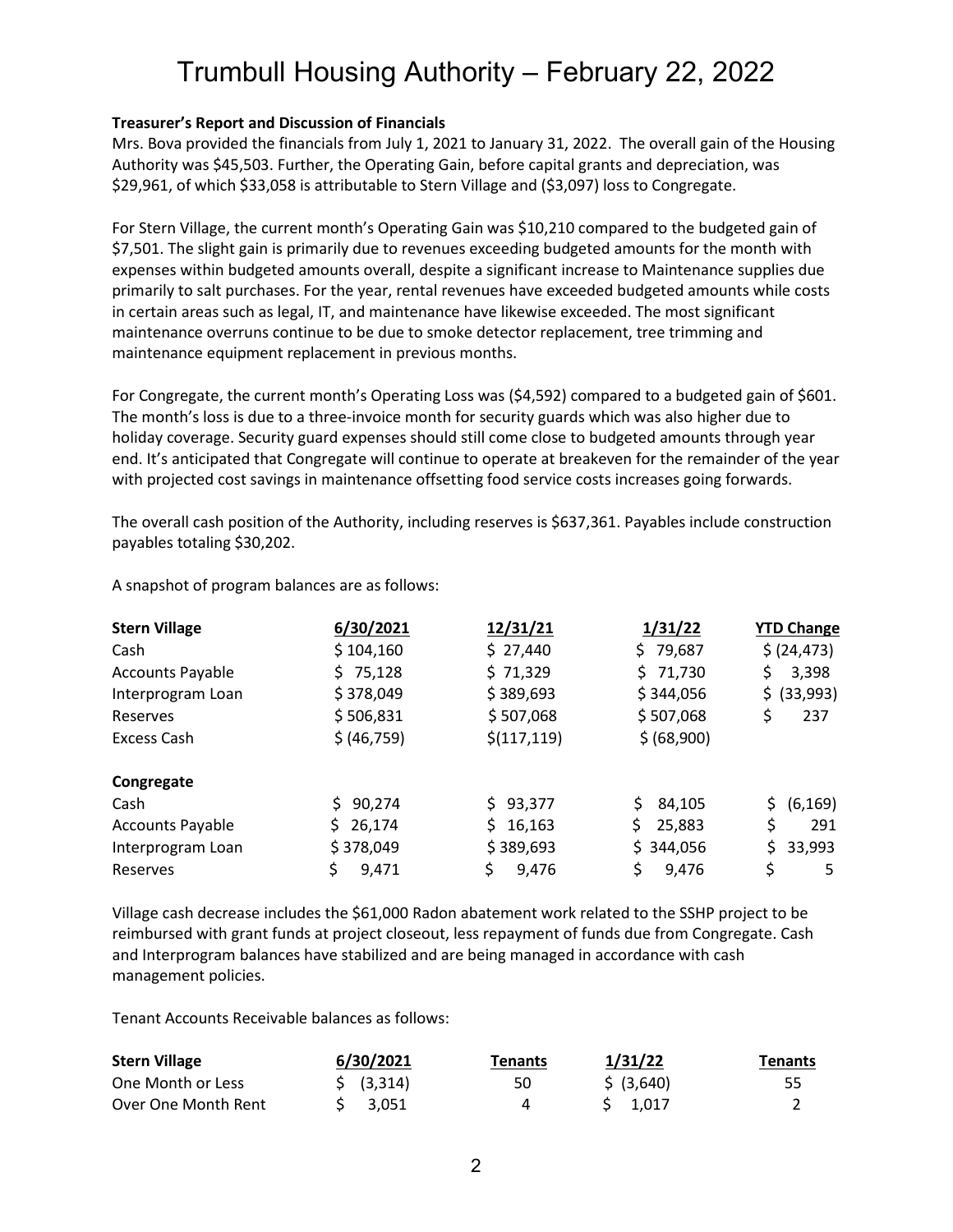| Inactive AR         | 13,307                   | <u>44</u>  | (496)      |    |
|---------------------|--------------------------|------------|------------|----|
| Total               | 13,044                   | 98         | \$ (3,119) | 60 |
| Congregate          |                          |            |            |    |
| One Month or Less   | 606                      | 5          | (550)      |    |
| Over One Month Rent | $\overline{\phantom{a}}$ | 0          | -          | 0  |
| Inactive AR         | 15,515                   | <u> 11</u> | 2,349      |    |
| Total               | 16,121                   | 16         | 1,799      | 8  |

Mrs. Anderson questioned the increase in the laundry income and why it jumped up so much in the last period. The account is now \$1,500 over budget. Mr. Geel noted the checks come in quarterly. Budgeting was based on the prior year and they were down machines due to the construction in the Community Room. The cost of doing laundry increased slightly but the reason cannot be determined for the increase at this time.

Mrs. Anderson questioned the following accounts:

- 1. Tenant Services Account #4200 was not a budgeted item and what is this used for? Mr. Geel noted these are the HASIP grant expenditures and a donation. Ms. Polansky noted the HASIP grant was a little under \$4,000 which was used to purchase safety kits for the residents (to be distributed in March). To date, only \$1,400 has been spent but some of the bills have not come been received.
- 2. Appliances Account #4490 does this include the appliances we are waiting for through the grants? Ms. Polansky noted some have broken down but appliances have been purchased over the last few months. Ms. Anderson noted this is already \$3,000 over budget. Mr. Geel noted the account includes the smoke detectors since there was no other place to document this. Ms. Polansky noted they are awaiting UI funding for the refrigerators and hopes they will be reimbursed \$100 per unit.
- 3. Congregate Outside Services Account #481.30 Mr. Gell noted this is for legal and the CNA.
- 4. Inactive AR for the Congregate that amount is \$2,300 will the Board be writing this amount off at the end of the year? Mr. Geel noted this is one person who moved out several months ago and did not pay rent.

### **Executive Director's Report and Maintenance Activity Report**

Ms. Polansky made the following statement: I want to thank the THA Board of Commissioners for the beautiful cakes to wish me well earlier in the day. I want to thank you for all you do to make Stern Village the "Jewel of Trumbull." For the past 9 years I have worked tirelessly on your behalf with the support of the THA Board of Commissioners, Town of Trumbull and of course, my amazing staff. Thanks to your help, support, patience and understanding, we have made significant upgrades to Stern Village and to the Congregate. More is needed and hopefully, there will be funding and grants available in the near future to continue these improvements. I will cherish the friendships I have made here. I have fond memories of the picnics, all the parties, knitting group, Men's Club, Garden Club, and all the fun events that I participated in prior to COVID-19. I wish Paulette and Dawn the very best."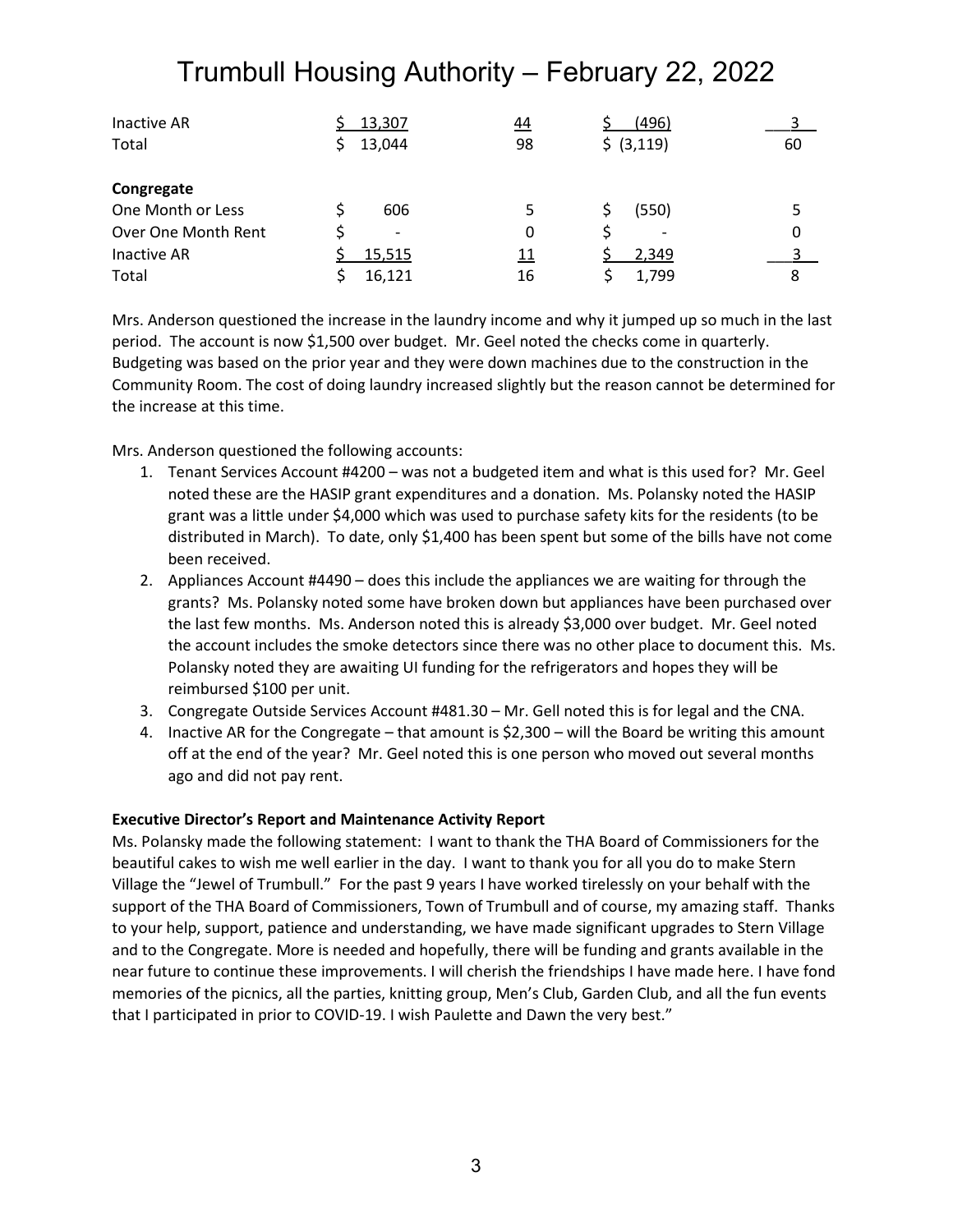Ms. Polansky noted the following:

- 1. Thanked Stop and Shop for allowing them to participate in their recyclable bag program. As of last week, the THA will receive a check for \$117 from Stop and Shop that will be used to restock the Stern Village Food Pantry by purchasing items from Stop and Shop.
- 2. Thanked the Nichols Garden Club for the beautiful Valentine's Day floral arrangements for residents over 90 years old.
- 3. Rehab of units continues and they are waiting for appliances that they hope will be delivered sometime in March. Currently, they have enough HTCC funds to rehab approximately three units, not including any of the money that is remaining based on the reserves. Ms. Polansky met with the residents today and announced this and had no questions moving forward.
- 4. Maintenance: From January 25 February 25 there were eight work orders for the Congregate and thirty-five for the Village. This indicates the improvements made in the Congregate to the mechanicals and infrastructure are working. The Village number also reflects the improvements made.

The Maintenance Staff performed the following work and Ms. Polansky thanked the staff for all they do for the residents. They truly go above and beyond.

- a. Sanded and cleared snow during the snow and ice storms in February
- b. Sanitized and turned over two apartments in the Congregate
- c. Worked on vacancies in the Village which entailed disposing of mattresses, furniture and other items, painting, sanitizing, waxing the floors and making any repairs in the unit.
- d. Fixed pole lights
- e. Handled several clogs

The rehab continues and Mrs. Cantafio has been advised of the HTCC funding status.

### **Congregate Updates**

Ms. Polansky noted the new Chef Urata, from Dumana Catering Services, started on February 7. The majority of residents love her food and the variety. Everything is freshly prepared from her homemade biscuits to her cream puffs. She is working very hard to please the residents and getting to know them.

Heather is working on recertifications for the Village and Daisy for the Congregate. Daisy is collecting the information but they are waiting for the new spreadsheet from DOH since there is a possibility that some of the information for subsidies may change. It is possible there may be other things they can take into account such as food and transportation. Ms. Polansky has a meeting tomorrow with Daisy and DOH to get further information.

Mrs. McGannon questioned the status of the unit that had the fire. Ms. Polansky noted there needs to be asbestos abatement done which requires approval of the State and that approval takes approximately two weeks. In the meantime, they have taken everything out of the unit in prep for the abatement process. The resident adjacent to that unit will not be displaced during this process.

Mrs. McGannon requested Ms. Mack be included in the DOH meeting tomorrow.

### **Approval of Minutes of Special Meeting of February 9, 2022**

Motion was made to approve the minutes of the Special Meeting of February 9 by Mrs. Bova and seconded by Ms. Pederson. Discussion. The vote was changed to reflect the decision made in Executive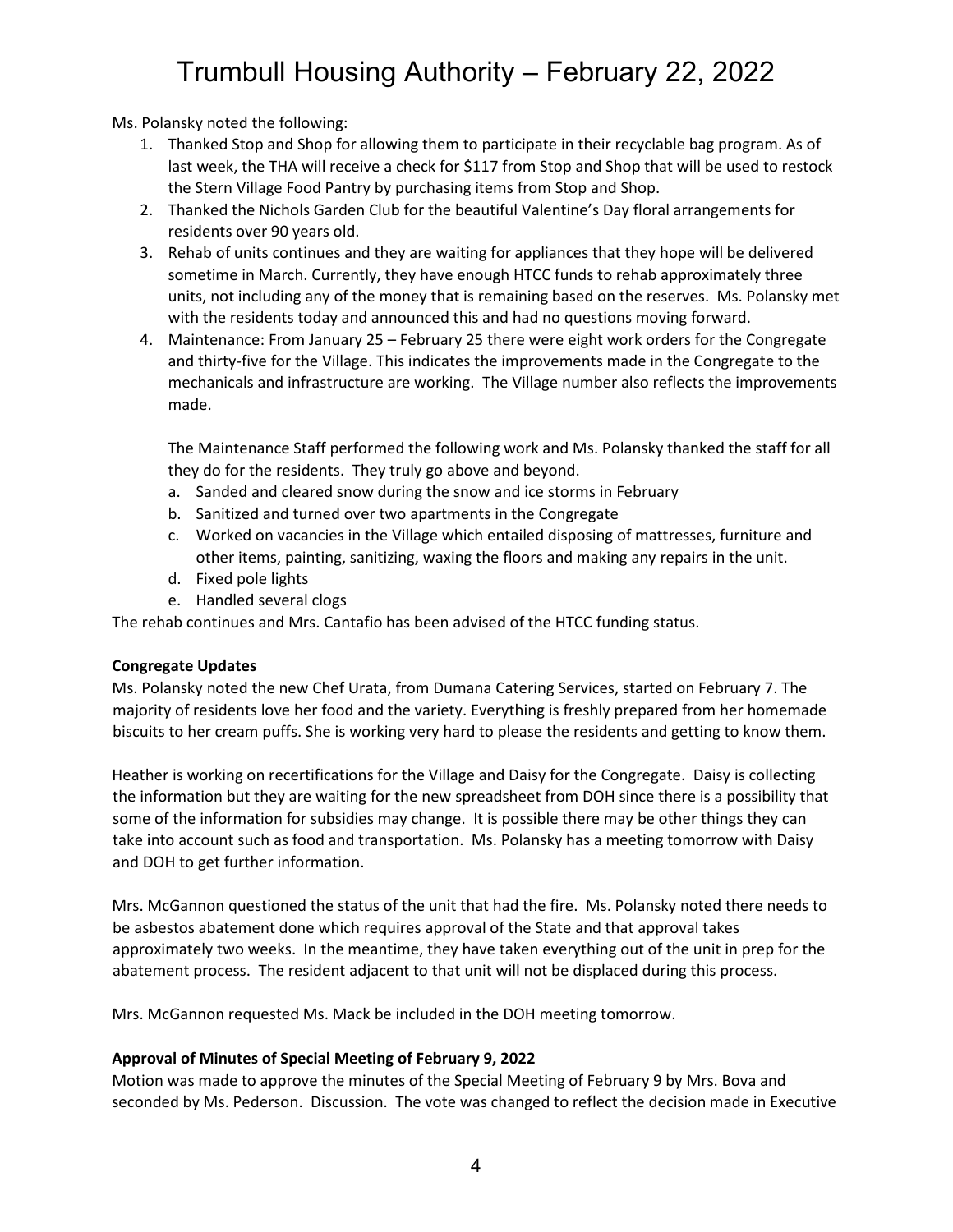Session. **Motion was made by Mrs. Bova to approve the hiring of Dawn Cantafio, part-time, to work with the grants and the financials for Stern Village. Seconded by Ms. Pederson. Approved by unanimous consent.**

### **Update to Changes in Bylaws**

Ms. Pederson noted she is still working on the changes. She has received additional information that will be reviewed. The Board requires a ten day notice to discuss any changes to the Bylaws. As long as the notice is given ten days before the March meeting, the Board will be able to discuss the proposed updates.

### **Unfinished Business**

1. Review of CHFA Capital Needs Assessment (CNA) and CHFA Energy Audit with On-Site Insight - A meeting was set for March 9, 2022 at 6:00 pm to discuss these topics. Mrs. McGannon will speak with Daisy prior to the meeting to discuss any changes since completion of the documents.

### **New Business**

After a meeting with the State, a rent increase for the Congregate needs to be discussed. Mr. Geel noted there are some components of what their rent will be that the Authority has zero control over. First, if nothing is done, a majority of the residents will have increases that will occur due to inflationary items. The Housing Authority cannot change what the resident's portion is, it can only determine the maximum amount of rent to be collected. Secondly, the resident's portion is determined by program requirements. He discussed some of the causes for an increase in rent. In the calculation of program requirements, or allowances, it should work in the tenants' favor. These have not been updated in years and are out-of-date. They are expecting they will be adjusted by DOH soon. If the Authority does nothing, those two components will affect resident rents. The total amount that is needed to make the program sustainable needs to be discussed. That increase would not affect a majority of residents because we cannot change the way the rent is calculated. Any resident who currently pays the maximum rent would be affected by this. Mr. Geel discussed the current rent structure for nearby facilities noting the rents in Trumbull are the lowest. Everyone is dealing with the same costs but the rents vary greatly.

The first step is to have the discussion and to follow the process to set a meeting date with the residents to give them information. Mrs. McGannon noted a meeting notice would need to be given to the residents on March 1. Mrs. Anderson noted the Board needs to address increasing the reserves which could affect future funding received from the State. Mr. Geel noted there needs to be an overall plan for sustainability that addresses reserves in the future. The reserves do not need to be funded by rent increases alone and can include alternate sourcing. Further discussion was held regarding reserves and cash flow.

Mrs. Anderson questioned if the Board could discuss the rent increases at the March 9 meeting because the CNA should be a part of the discussion. Ms. Polansky noted the residents need a one month notification for a meeting to discuss a rent increase but do not need to be told the details in this notice. Anything done at the meeting has to be documented and sent to the State along with the Board's decision for approval. Ms. Pederson asked Mr. Geel to put together some numbers to help them discuss sustainability and reserves. Minimum guideline for reserves is \$1,000 per unit.